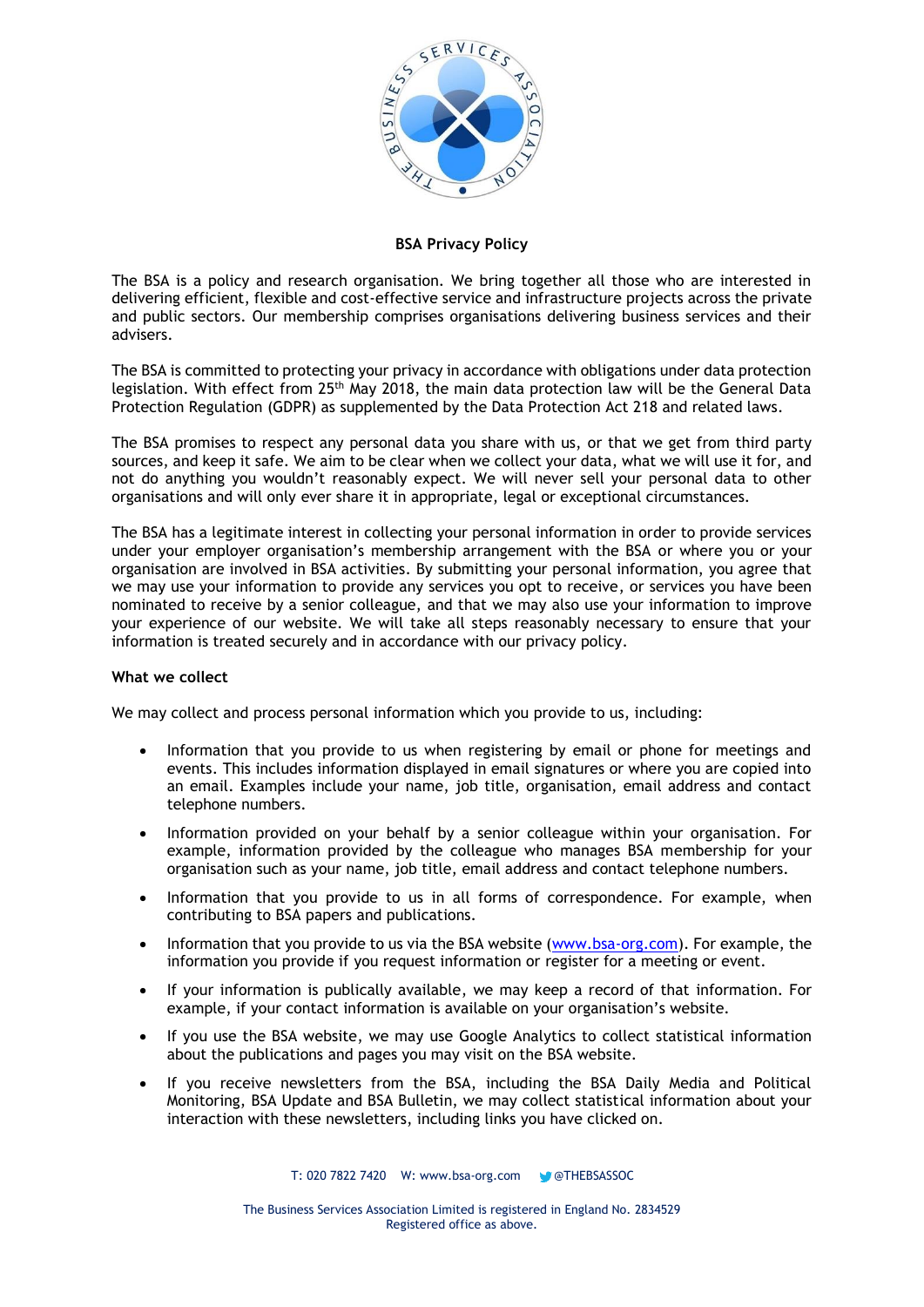#### **What we do with the information we collect**

We may use the information provided to us in the following ways:

- To send newsletters to you if you have signed up to receive them or have been nominated to receive them by a senior colleague. Examples include the BSA Daily Media and Political Monitoring, monthly BSA Update and monthly BSA Parliamentary and Public Policy Bulletin.
- To provide you with information about our services and work streams, public policy updates and upcoming events if you have consented to be contacted for such purposes or have been nominated to receive such information by a senior colleague. These may relate to BSA Committees and groups you belong to.
- To invite you to contribute to BSA publications, events and other activities if you have consented to be contacted for such purposes or have been nominated to receive such information by a senior colleague.
- To register you for BSA meetings and events or note your apologies. Information, including your name, job title and organisation, may appear on attendance lists for BSA meetings and events and may be recorded to monitor participation in BSA activity. Your information can be omitted from such records at your request.
- To keep a record of your relationship with the BSA including participation and membership of BSA Committees and groups.
- We may use statistical information collected about the publications you have viewed and the pages you have visited on the BSA website to improve the design and content of the website.
- We may use statistical information collected about your interaction with BSA newsletters, including the BSA Daily Media and Political Monitoring, BSA Update and BSA Bulletin, to improve future editions, ensure the content is relevant to members and to understand the issues of interest to BSA members. We will never share personal information relating to links opened through BSA newsletters with external organisations.

Please note we hold your personal information for as long as necessary for the purpose needed. For example, for as long as you are an employee of a BSA member or organisation involved in BSA activity.

# **Security**

We will not sell or license your personal information to any third party. However, we may disclose your personal information:

- In order to provide you with any services you have requested if necessary.
- If we are under a duty to disclose or share your personal data in order to comply with any legal obligation to do so.

All personal information provided to us is stored on our secure servers located in the UK and on our secure cloud-hosted Customer Relationship Management (CRM) system. Currently we use the [Access](https://www.theaccessgroup.com/privacy-and-legal/)  [thankQ](https://www.theaccessgroup.com/privacy-and-legal/) CRM system. Some personal information is also stored on a marketing platform, [Dotmailer,](https://www.dotmailer.com/about-us/trust-center/) which we use to distribute BSA newsletters.

Please be aware that transmission of information via the internet is never completely secure. We will do our best to protect your personal information but cannot guarantee the security of information transmitted to and from our site and via email.

# **Unsubscribe**

You mav unsubscribe from BSA communications at any time by contacting us at **bsa@bsa-org.com** or by clicking the 'unsubscribe' link at the bottom of BSA newsletters. Notifications to unsubscribe will be processed within 7 working days.